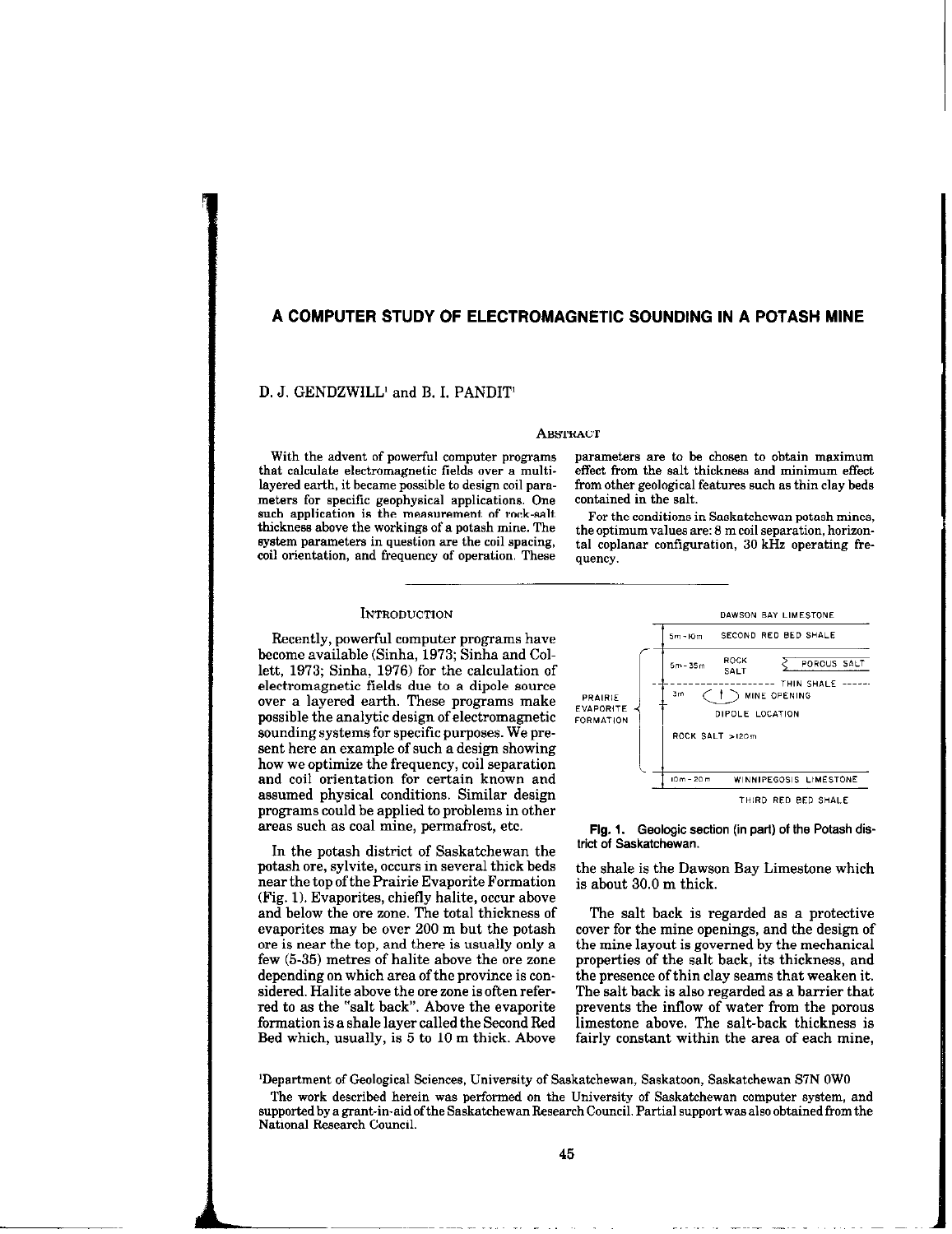but local changes may indicate mining problems. For these reasons, the thickness of the salt back is of some interest to the miners. Seismic refraction measurements have been used to estimate the thickness, but they suffer from several disadvantages (Gendzwill, 1969).

Because of the contrast in electrical properties of shale and salt, an electromagnetic system could, in principle, detect the shale above the salt, thereby determining the thickness of the salt back. Such a system could have the advantage of rapid, convenient operation with immediate interpretation and no need for the drilling or explosives required in the seismic method. An electromagnetic system would also be sensitive to occurrences of brine such as have been found in several places in some of the mines (Gendzwill, 1967).

The usefulness of such a system would depend on several factors. The sensitivity should be good enough to estimate distances within a few percent. The system should be insensitive to the presence of thin clay seams in the salt, as well as to the shales and carbonates below the salt (usually 120 m or more below the mine level). The presence of brine within the salt should create a distinctive anomaly that cannot be confused with changes in the salt-back thickness. Lastly, the system must be designed to be used in the underground environment of the potash mines.

For a continuous wave (double coil) EM system as is being proposed here, three significant parameters have to be determined. They are i) coil separation, ii) frequency of operation and iii) the orientation of the coils with respect to one another. All other variables, such as the coil diameter, strength of the dipole moment, etc., are determined by factors not directly related to the geological characteristics of the target. The experiment then amounts to optimization of the above three parameters in terms of the geological and engineering objectives, namely:

- 1) Accurate determination ofsalt thickness.
- 2) Relative insensitivity to other features of the geology.
- 3) Ease of operation.

For purposes of computation, the formations to be mapped can be represented as horizontal layers. The expressions for the electromagnetic fields over a layered earth have been presented by Sinha (1973) and Sinha and Collett (1973). These expressions are valid when displacement currents are neglected, and are based on the earlier formulations due to Wait  $(1962, 1966)$ , Dey and Ward (1970) and Ryu et al. (1970). The expressions when displacement currents are considered have been given by Sinha (1976). Figure 2 shows a vertical magnetic dipole situated at height 'h' above an n-layered earth; 'P is point of observation and 'o', ' $\mu$ ' and ' $\epsilon$ ' denote the conductivity, magnetic permeability and dielectric constant of a given layer.  $H<sup>p</sup>$  is the intensity at 'P' of the primary field emitted from the transmitter:  $H^s$  is the intensity at 'P' of the secondary field induced from the earth.





The four standard coil arrangements used in EM prospecting are shown in Figure 3.

The computer program used to calculate the magnetic fields and thus the ratio  $H<sup>s</sup>/H<sup>p</sup>$  for the four coil configurations was provided by A. J. Sinha of the Geological Survey of Canada. (See also Sinha and Collett, 1973.) However, one point should be noted here. In the computations of the integrals, Sinha used 9- to 11-figure accuracy, while the present study has been limited to a 7.figure accuracy only. Table 1 shows the results of computation for one model using the above two levels of accuracy. The 7.figure accuracy, therefore, seems adequate for this study.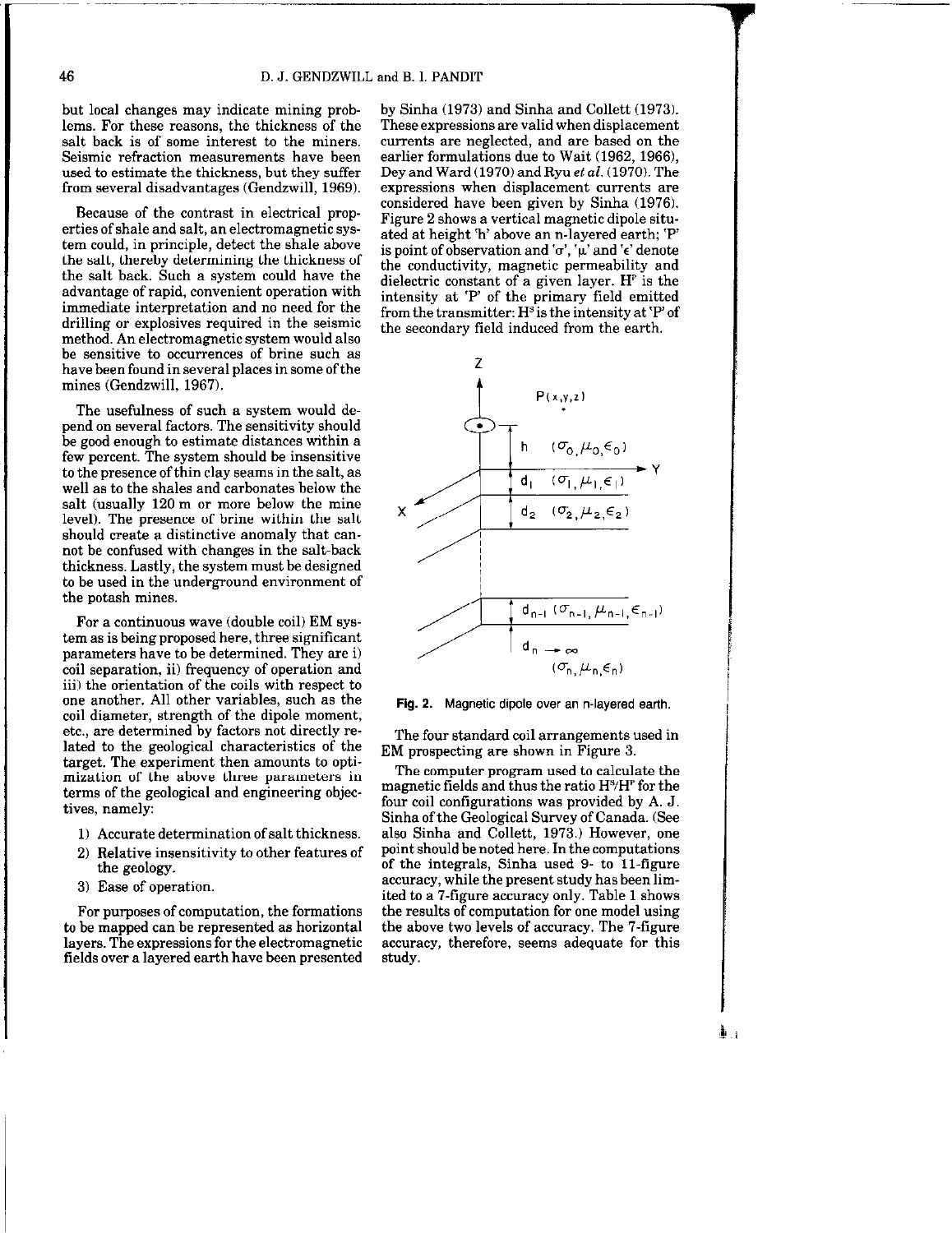



The effect of the conductivity of salt needs further discussion. Figures 4a and 4h show the  $H$ ORIZONTAL COPLANAR variation of the ratio  $\check{H}^s/H^p$  with salt conductiv-



Fig. 3. Four coil configurations used in EM dipole prospecting.

|               | <b>Parameters</b>      | 11-Figure 7-Figure<br><b>Accuracy Accuracy</b><br>(ppm) | (ppm)                      |  |
|---------------|------------------------|---------------------------------------------------------|----------------------------|--|
| Horizontal    | In phase               | 759.699                                                 | 759.646                    |  |
| Coplanar      | Quadrature             | 984.030                                                 | 984.025                    |  |
| Perpendicular | In phase<br>Quadrature | 443.444                                                 | 74.5657 74.2830<br>443.441 |  |
| Vertical      | In phase               | 377.733                                                 | 377.555                    |  |
| Coplanar      | Quadrature             | 599.922                                                 | 599.915                    |  |

Table 1. Comparison between the 7-figure and the 11-figure accuracy in computation of H<sup>s</sup>/H<sup>P</sup>.

# PHYSICAL PARAMETERS

(a) Conductiuity of the beds: For modelling purposes, the electrical conductivity of the beds has to estimated. An induction log from a drill hole was used to estimate the conductivity of the shale and the porous limestone beds. Values of 0.1 and 0.3 mho/m were used for the former and 0.05 mho/m for the latter. The conductivity of rock salt is much too low to be measured on the induction log. Consequently, values of  $10^{-3}$ ,  $10^{-4}$  and  $10^{-5}$  mho/m were tried.

Minor clay seams in the salt usually generate a response from the induction log, but it cannot be reliably interpreted. It is thought that the thin clay seams are less conductive than the Second Red Bed Shales because the thin 6eams contain more salt. A value of 0.01 mho/m was assigned to the clay seams.

Fig. 4a. Variation of  $H^s/H^p$  (%) with conductivity of salt for different coil configurations. H.C. - Horizontal Coplanar; P - Perpendicular; V.C. - Vertical Coplanar. Coil separation 8 m, conductivity of shale  $= 0.1$  mho/m.



Fig. 4b. Variation of  $H^s/H^p$  (%) with conductivity of salt taking into account i) finite thickness of shale bed (taken as  $5$  m), (ii) Shaly salt (0.01 mho/m.) layer 0.10 m thick on top of the salt layer. Coil separation 8.0 m. Conductivity of limestone  $= 0.05$  mho/m.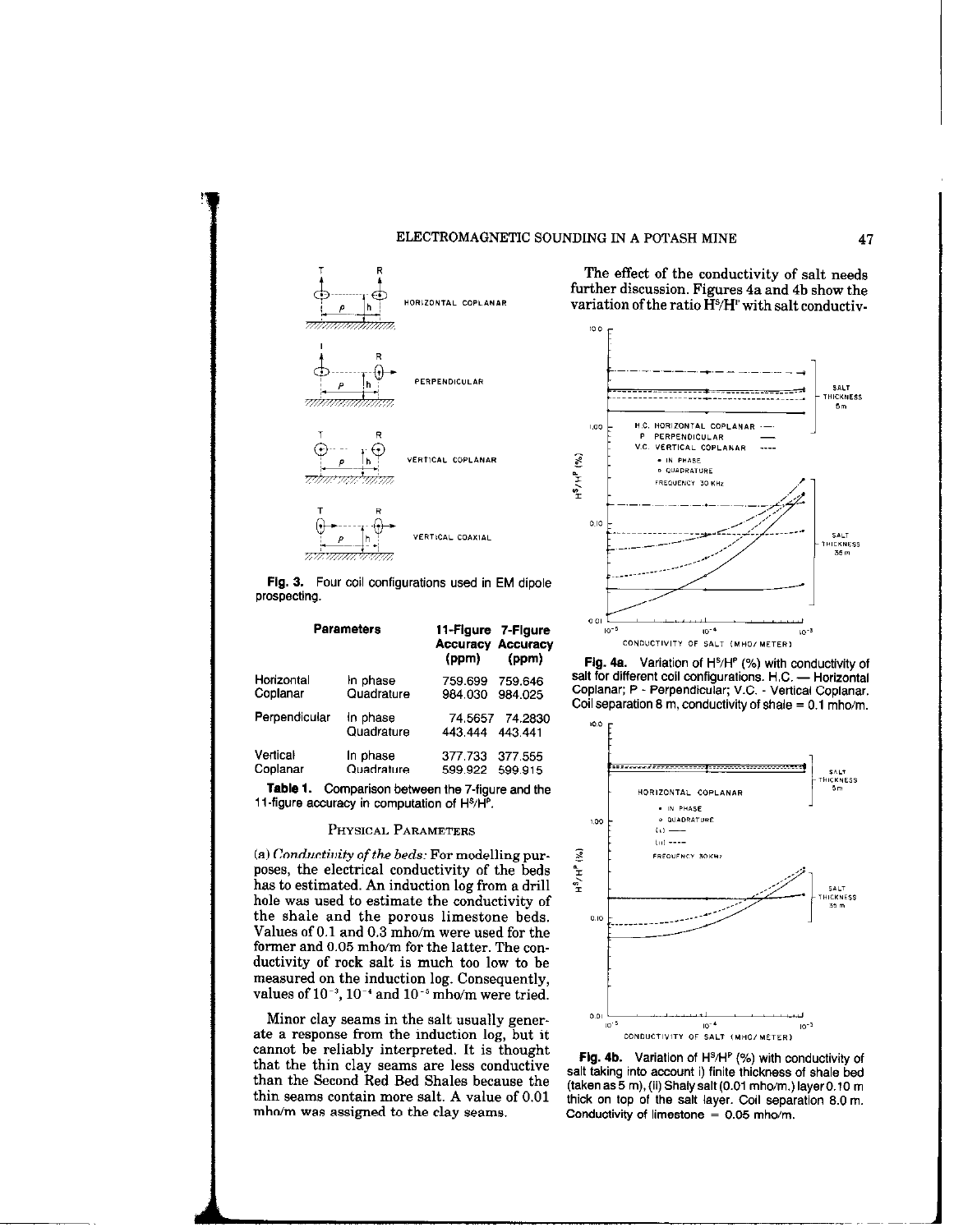ity for different physical models and coil configurations. One conclusion is obvious from these plots; namely, that the In-phase response in a variety of cases is not significantly affected by the conductivity of the salt within the range considered here. The behaviour of the Quadrature response varies with the thickness of the salt layer. When the thickness is small, the variation in salt conductivity produces a negligible effect on the Quadrature response. For thicknesses around 35 m (roughly the maximum value encountered), the response depends on the conductivity of salt, especially if it is close to  $10<sup>3</sup>$  mho/m.

For the example of porous salt containing brine, the conductivity was determined by using Archie's law assuming the intergranular porosity to be 2 percent and 4 percent respectively. Since the conductivity of saturated brine at a formation tempature of 26.7°C is 25 mho/m, the respective salt conductivities in the above cases become 0.01 and 0.04 mho/m.

(b) Thickness of the beds: The salt back is known to vary in thickness from 5 to 35 m. For a 2-layer model consisting of the salt back and the 2nd Red Bed Shale, these thicknesses were taken as the minimum and maximum values. Finite thickness  $-5$  and 10 m respectively  $$ ofthe shale bed was considered, too, in a 3.layer model. The thin clay seams are generally 1 to 10 cm thick, and were taken as such in the models involving them. For thin beds, neither conductivity nor thickness can be uniquely determined, as their effect depends mainly on the product of conductivity times thickness. For computational purposes, the thickness of the salt containing moisture was somewhat arbitrarily chosen to be 5 m.

 $(c)$  Distance between the coils and the mine roof: Two metres of air was assumed between the coils and the roof for all computations.

(d) A unique aspect of the underground measurement is the presence of conductive rock both above and below the coil system. In fact, the rocks above the coils are of more interest than those below. However, it can be shown that the effect of all the conductive rock is added linearly in the electromagnetic response if propagation effects are ignored. In the potash-mine environment we feel that this is a safe assumption, because the nearest significant conductivity below the mine is much farther away than that above it.

## DESIGN PARAMETERS

(a) Coil Separation: To determine the appropriate coil separation, the In-phase and Quadrature components of  $H<sup>s</sup>/H<sup>r</sup>$  were computed for varying coil separation using a two-layer model. The computations were done at a frequency of 2.4 and 25 kHz respectively; the results obtained in the latter case are plotted in Figures 5a and 5b.







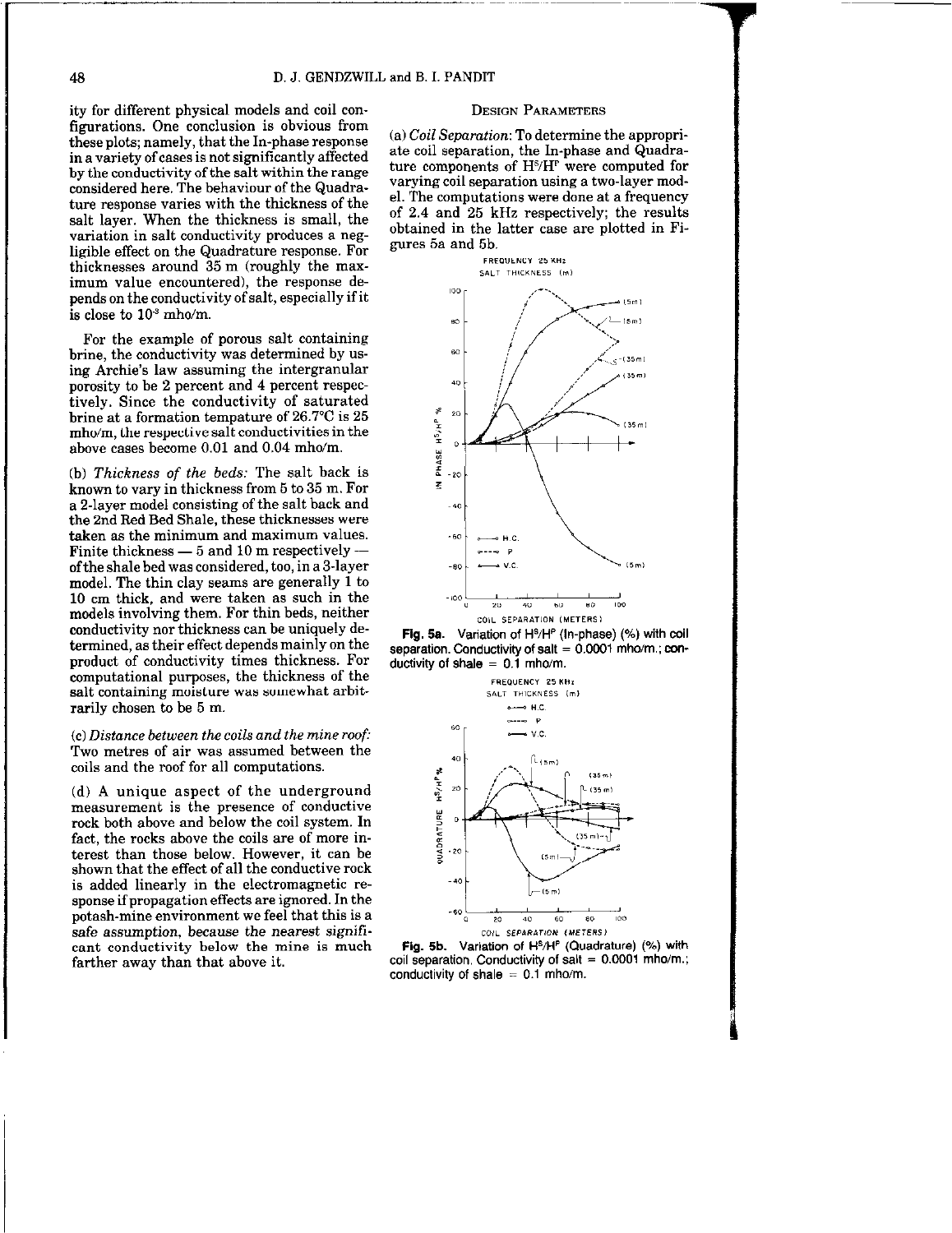# ELECTROMAGNETIC SOUNDING IN A POTASH MINE 49

As the coil separation increases initially, both components of  $H<sup>s</sup>/H<sup>r</sup>$  increase in magnitude and remain positive. Although not shown in the figure(s), the response increases with frequency and, as expected, decreases with increase in salt thickness. This monotonic behaviour continues as long as the separation is below 15 m or so. Beyond this value, all plots either have a turning point or tend toward one. The coil separation corresponding to a given turning point, of course, depends on the different parameters involved, including frequency. A decrease in frequency alone shifts the turning point to the right (that is, to a larger coil separation). For convenience in interpreting field data, it is preferable to choose values of parameters such that the ratio  $H<sup>s</sup>/H<sup>p</sup>$  varies monotonically with thickness of the salt back. If measurements are to be carried out at frequencies around 25 kHz, it is clear from Figure 5 that the coil separation for the proposed system must be less than 14 m. It should be repeated here that within this range the greater the separation, the higher the magnitude of  $H<sup>s</sup>/H<sup>p</sup>$ .

Although the response to the shale target increases with coil separation, so does the response to other, more distant shales. The next thick shale is the third Red Bed, which occurs under the Winnipegosis carbonate under the salt (see Fig. 1). In order to minimize the electromagnetic response to these rocks, the coil separation should not be too large. Table 2 shows a comparison of response between the

|            | Frequency<br>(kHz) | Horizontal<br>Coplanar | (AVB)<br>Perpen-<br>dicular | Vertical<br>Coplanar |
|------------|--------------------|------------------------|-----------------------------|----------------------|
| In-phase   | 30                 | 0.059                  | 0.022                       | 0.058                |
|            | 40                 | 0.057                  | 0.021                       | 0.057                |
|            | 50                 | 0.057                  | 0.020                       | 0.056                |
| Quadrature | 30                 | 0.023                  | 0.009                       | 0.023                |
|            | 40                 | 0.020                  | 0.009                       | 0.023                |
|            | 50                 | 0.022                  | 0.009                       | 0.021                |

Conductivity of salt: 0.0001 mho/m. Conductivity of shale: 0.2 mho/m.

 $A = (H<sup>S</sup>/H<sup>P</sup>)$  when the 2nd Red Bed is 35 m from the mine roof (that is, the salt thickness is 35 m).

 $B = (H<sup>S</sup>/H<sup>p</sup>)$  when the 3rd Red Bed is 100 m from the mine floor (that is, the salt thickness is 100 m).

Table 2. Ratio of the electromagnetic response H<sup>S</sup>/H<sup>P</sup> when the Red Bed Shale is 35 m from the mine roof and the 3rd Red Bed is 100 m from the mine floor.

second and third Red Bed shales for an unfavourable case; i.e., the second Red Bed at a maximum distance 35 m and the third Red Bed at a minimum distance of 100 m. For an 8 m coil separation, the third Red Bed contributed less than 6 percent of the anomaly. There is still another factor that influences the value of coil separation. It has to do with the fact that the system must operate in mine openings, which are usually horizontal and 5 to 15 m wide, 3 to 4m high and hundreds of metres long. The system has to be lowered and hoisted in the mine shaft and carried on vehicles or on foot. Consequently, it should be as small and light as possible, probably built on a light-weight framework that can be folded. With the various factors in mind, a value of 6.0 m was chosen for the coil separation.

(b) Frequencies of Operation: The response of the electromagnetic system is proportional to the frequency and the target concuctivity. In general, a large response is preferred, except that we wish to avoid interference from nontarget beds, and complications arising from displacement currents.

The frequency controls the skin depth of currents induced in the rock. For the stated problem, to determine depth to the shale rock with minimum interference from rocks above or below the shale, we should desire little absorption from the rock salt, and large absorption of the electromagnetic wave in the shale. Table 3 lists the skin depth '6' in metres for the selected conductivities and frequencies.

|           |                 | <b>SHALE</b>     |              |  |
|-----------|-----------------|------------------|--------------|--|
| $10^{-4}$ | 10 <sup>3</sup> | 0.1              | 0.3          |  |
| δ (m)     | ծ (m)           | δ (m)            | $\delta$ (m) |  |
| 1007      | 318             | 31.8             | 18.4         |  |
| 712       | 225             | 22.5             | 13.0         |  |
| 503       | 159             | 15.9             | 9.2          |  |
| 356       | 113             | 11.3             | 6.5          |  |
| 291       | 92              | 9.2              | 5.3          |  |
| 251       | 80              | 8.0              | 4.6          |  |
| 225       | 71              | 7.1              | 4.1          |  |
|           |                 | <b>ROCK SALT</b> |              |  |

Table 3. Skin depth '8' for selected conductivities and frequencies.

If the skin depth is greater than the thickness of the rock unit, there should be little absorption, but if it is less, there should be great absorption of the electromagnetic energy.

Maximum rock salt thickness is about 35 m, so there should be little absorption at any fre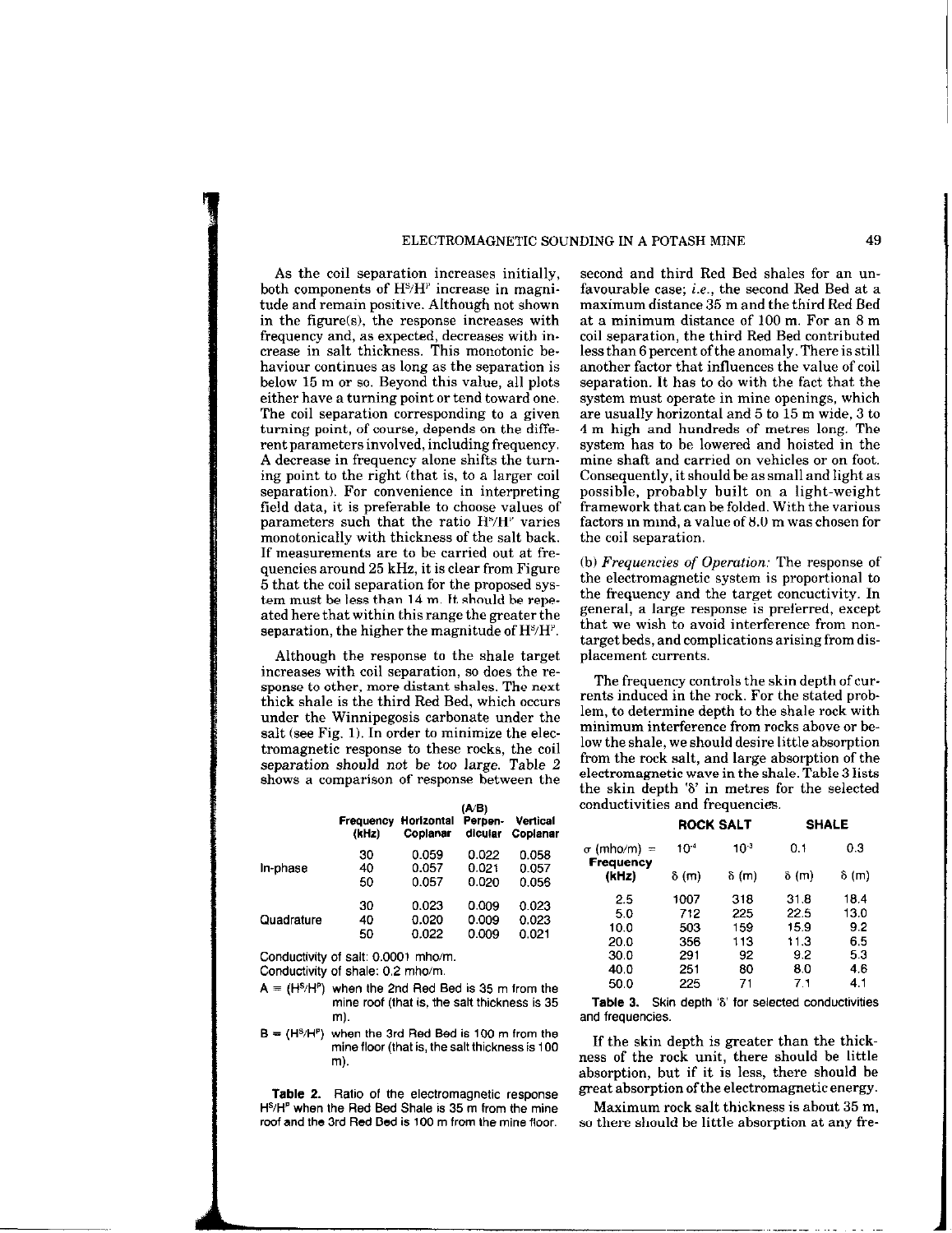quency. When the conductivity is  $10^{-3}$  mho/m. the skin depth is only two or three times the maximum rock salt thickness at the higher frequencies, so there may be some minor interference as shown in Figure 4.

However, the shale thickness is less than 10 m, so that the frequencies below 20 kHz are not strongly absorbed. Thus the response due to the shale may interact significantly with that due to the rocks on the other side of the shale.

It appears, therefore, that 30 to 40 kHz would offer the best compromise from the above consideration.

At higher frequencies, the displacement currents become significant. For most of the calculations done here, the displacement currents were neglected, but they do put a limit on the upper frequency that can be used.

To test the seriousness of the error involved if the displacement currents are neglected, some sample computations involving the effect due to their presence were made. In the models considered, the conductivity of salt was taken as 0.0001 and 0.00001 mho/m, while that of shale was taken as 0.1 to 0.3 mho/m; and the dielectric constants chosen for the salt and shale beds were 6.0 and 20.0 respectively, The respective frequencies used were 40 and 50 kHz. The percentage error in neglecting the displacement current was determined for the In-phase and Quadrature components for all coil configurations.

The following conclusions were obtained:

i) When the thickness of the salt bed is 5 m, the error in ignoring the displacement currents is less than 0.2 percent, no matter which coil configuration is used.

ii) When the thickness is increased to 40 m, the results are more involved. The In-phase response of the horizontal coplanar configuration shows an error of 2-4 percent, depending on the frequency used. A similar response for the perpendicular and vertical coplanar configurations, however, shows error up to 25.40 percent. In contrast, the error in the Quadrature response is generally less than 1 percent.

The above conclusions are not affected in any significant way if the dielectric constants of salt and shale are changed to 5 and 40 respectively. It should be kept in mind that the above errors decrease as the frequency is lowered. The choice of frequency (or frequencies) of operation thus depends on the acceptable limit of error in the determination of the salt-back thickness.

(c) Choice of coil configuration(s): Figures 6a and 6b show the In-phase and Quadrature response respectively as a function of frequency for different coil configurations and thicknesses of the salt back. It is obvious from these figures that the horizontal coplanar contiguration yields the maximum response irrespective of the thickness of the salt, and does so over the entire frequency range studied here. The response of the vertical coplanar configuration is the second best from the point of view of its magnitude. From these considerations alone, the horizontal coplanar coil orientation is the best choice.

A further reinforcement of this choice is provided when one takes the effect of displacement currents into account. The error introduced by neglecting the displacement currents is least in the case of the horizontal coplanar configuration when the In-phase response is considered. The actual error is 4 percent or less for saltback thicknesses up to 40 m at 50 kHz. As



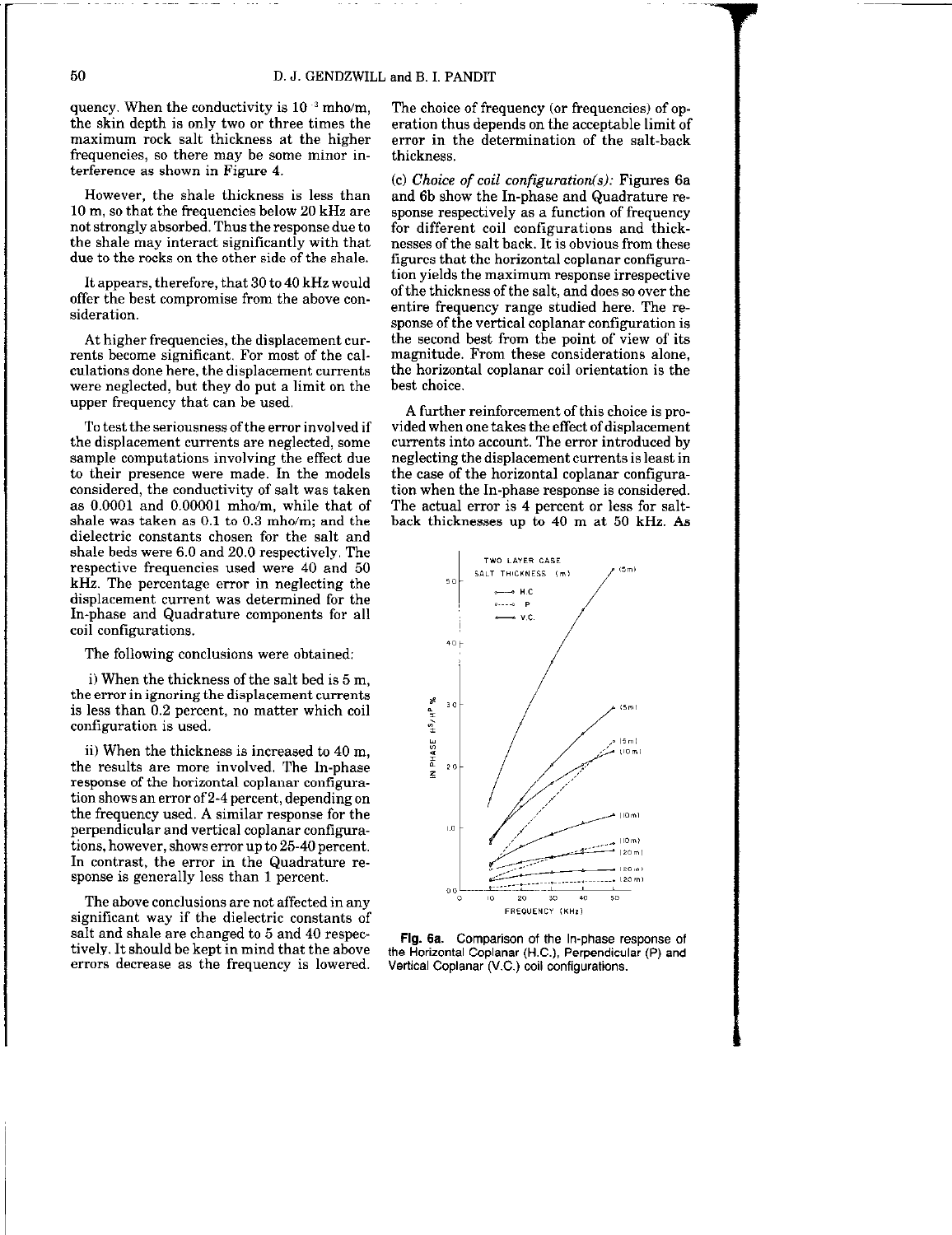

FREQUENCY (KHz) Fig. 6b. Comparison of the Quadrature response of

the Horizontal Coplanar (H.C.), Perpendicular (P) and Vertical Coplanar (V.C.) coil configurations.

mentioned earlier, the errors in Quadrature response are less than 1 per cent for all coil orientations and operating frequencies.

There is one consideration, though, that favours the perpendicular configuration over the other two. Because of the rapid decrease in response due to increase in salt thickness in this configuration, it is the most suitable choice when the contribution of the 3rd Red Bed Shale (120 m or more below the mine level) is to be ignored. Table 2 illustrates this point for the unfavourable case where the third Red Bed is close and the second Red Bed is far. As shown in this table, the error in ignoring the contribution due to the 3rd Red Bed is about 6 percent for the horizontal and vertical coplanar orientations but only 2 percent for the perpendicular case.

However, when all three factors discussed above are taken together, it seems that the advantages in choosing the horizontal coplanar configuration outweigh the disadvantages. Operating convenience, too, is another point in its favour. Vertical coplanar configuration could be used also, especially when it comes to distinguishing between the different physical models in certain cases.

TWO LAYER CASE IN  $\sum_{(5n)}$ <br>SALT THICKNESS  $(n)$   $(n)$   $(n)$  the proposed EM device son he stated as following the proposed EM device can be stated as follows:

> Coil Configuration: Horizontal Coplanar (Vertical Coplanar)?

Coil Separation: 8 m Frequency of Operation: 30, 40 kHz. Height of coils below the mine roof: 2 m

## SOME ADDITIONAL CONSIDERATIONS

In this section the following topics will be discussed; a) effect of the finite thickness of the 2nd Red Bed shale. b) effect of a presence of shaly salt layers in the salt back, and c) effect of the presence of moisture in the salt back.

## (a) Finite thickness of the 2nd Red Bed Shale

The two-layer model assumes an infinite thickness of the 2nd Red Bed Shale. To determine the validity of this assumption, threelayer models were considered in which the



Fig. 7. Effect of the finite thickness of the 2nd Red Bed Shale. In-phase response.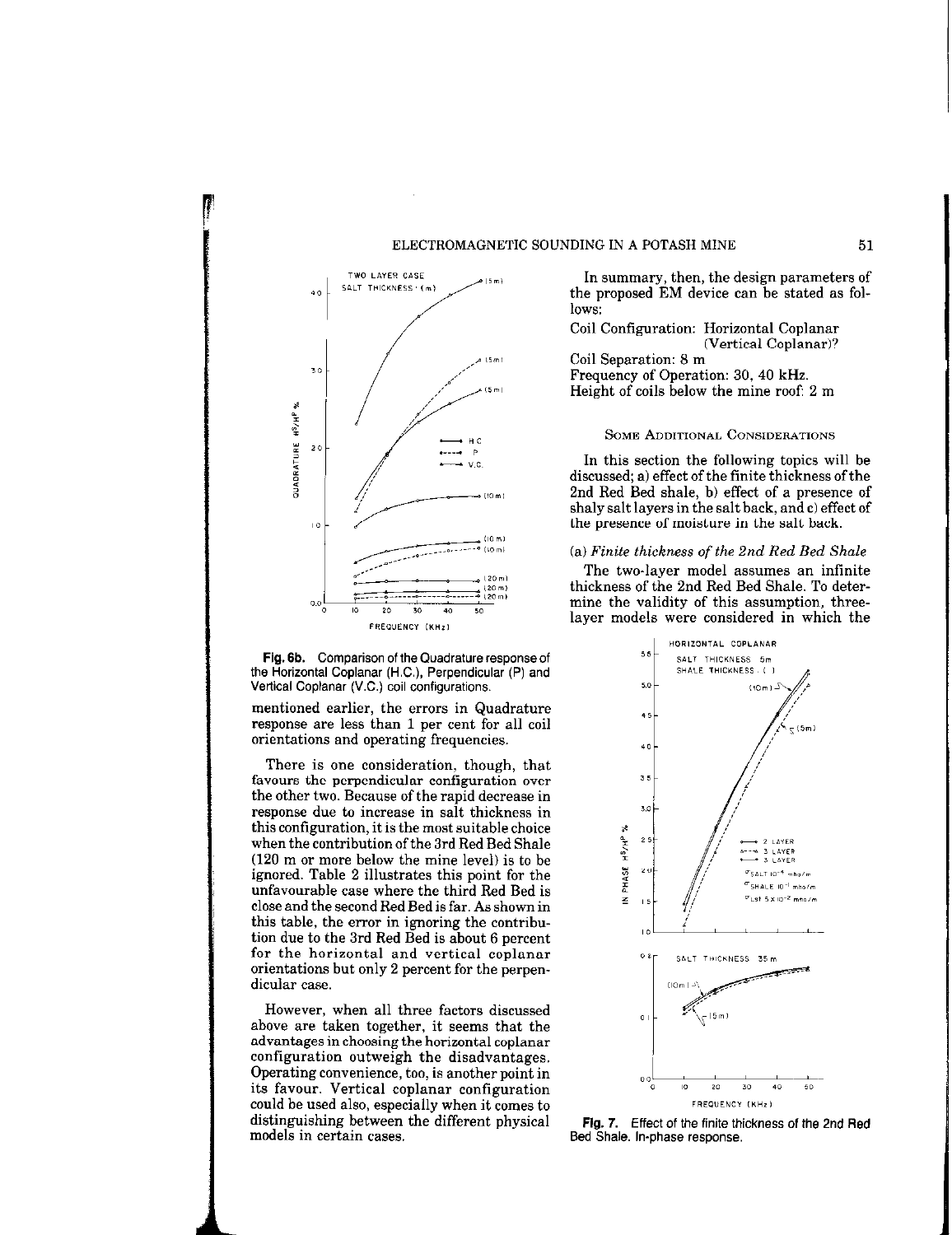

Bed Shale. Quadrature response.

thickness of the 2nd Red Bed was taken as 5 and 10 m respectively. Results of such a study for horizontal coplanar coils are plotted in Figures 7-S. For frequencies 30 kHz and beyond, and shale thicknesses greater than 10 m, the two-layer model seems a satisfactory approximation for the two extreme thicknesses of the salt back. If the shale thickness falls to 5 m, an error of 5-6 percent is introduced as a result of this approximation.

A number of commercial electromagnetic systems are available, but we felt that the operating frequency of all of them was too low for the objectives of this study. The major problem is that the depth penetration of the lowfrequency systems is so great that conductivity changes in distant strata have more effect than changes in depth to the nearest shale.

To demonstrate this, we calculated the response of a typical system with 30 m coil separation, and frequencies of 615 and 2400 Hz. The initial model was a six-layer one based on well log information, subsequently simplified to three layers and then to two layers.

Table 4 indicates the models and the corresponding EM responses. A large difference is shown between the two- and three-layer models and a smaller difference between the three-

|                                          | Frequency<br>Component<br>615 Hz<br>In Phase<br>Quadrature |                           | Two layers Three layers<br>0.0183<br>0.0357 |                            | 0.0108<br>0.0293         | <b>Six layers</b><br>0.0103<br>0.0290               |                                |
|------------------------------------------|------------------------------------------------------------|---------------------------|---------------------------------------------|----------------------------|--------------------------|-----------------------------------------------------|--------------------------------|
| 2400 Hz                                  |                                                            | In Phase<br>Quadrature    |                                             | 0.0656<br>0.0690           |                          | 0.0497<br>0.0682                                    | 0.0489<br>0.0688               |
| Laver<br>1<br>2<br>3<br>4<br>5<br>÷<br>6 |                                                            | $\sigma$<br>0.0001<br>0.1 | t<br>15<br>x                                | σ<br>0.0001<br>0.1<br>0.05 | t<br>15<br>9<br>$\infty$ | σ<br>0.0001<br>0.1<br>0.05<br>0.0001<br>0.1<br>0.05 | 15<br>9<br>36<br>15<br>12<br>œ |

Conductivity:  $\sigma$  mho/m

Thickness: f m

Table 4. Response H<sup>s</sup>/H<sup>P</sup> of low-frequency EM systems to changes in layer structure.

and six-layer models. On comparing this result with those in Figures  $7$  and  $8$ ; it is apparent that high frequencies are needed to avoid interference from distant strata.

FREQUENCY (KHz)<br>
(b) Effect of the presence of thin clay partings in<br>  $\frac{1}{2}$  (b) Effect of the presence of thin clay partings in the salt back

> Thin clay beds have a much higher conductivity than salt and, for the present study, a value of 0.01 mho/m has been assigned to them. Physically, they can be located at any depth within the salt back; their thicknesses usually are a few centimetres.

> There are two questions of interest here. First, does the presence of these beds produce unacceptable errors in the determination of the salt-back thickness? Second, is it possible to detect their presence even if the answer to the first question is in the negative?

> To answer these questions, a three-layer model was chosen. The thin clay bed was placed on the surface of the salt, to produce the maximum deviation from the response of a twolayer model. Implicit here is the assumption that, given the present system parameters, the response increases as a conductor is brought closer to the system coils.

> Pereentagedeviationsfromthetwo-layercase were computed for three thicknesses  $-1$  cm, 5 cm and  $10 \text{ cm }$  - of the clay parting over the entire (10-50 kHz) frequency range and for the three coil configurations. Salt-back thicknesses considered here were 5 and 35 m respectively. At one frequency  $(30 \text{ kHz})$ , intermediate  $(10, 10)$ 20 and 30 m) thicknesses were used also to study any systematic effects such variations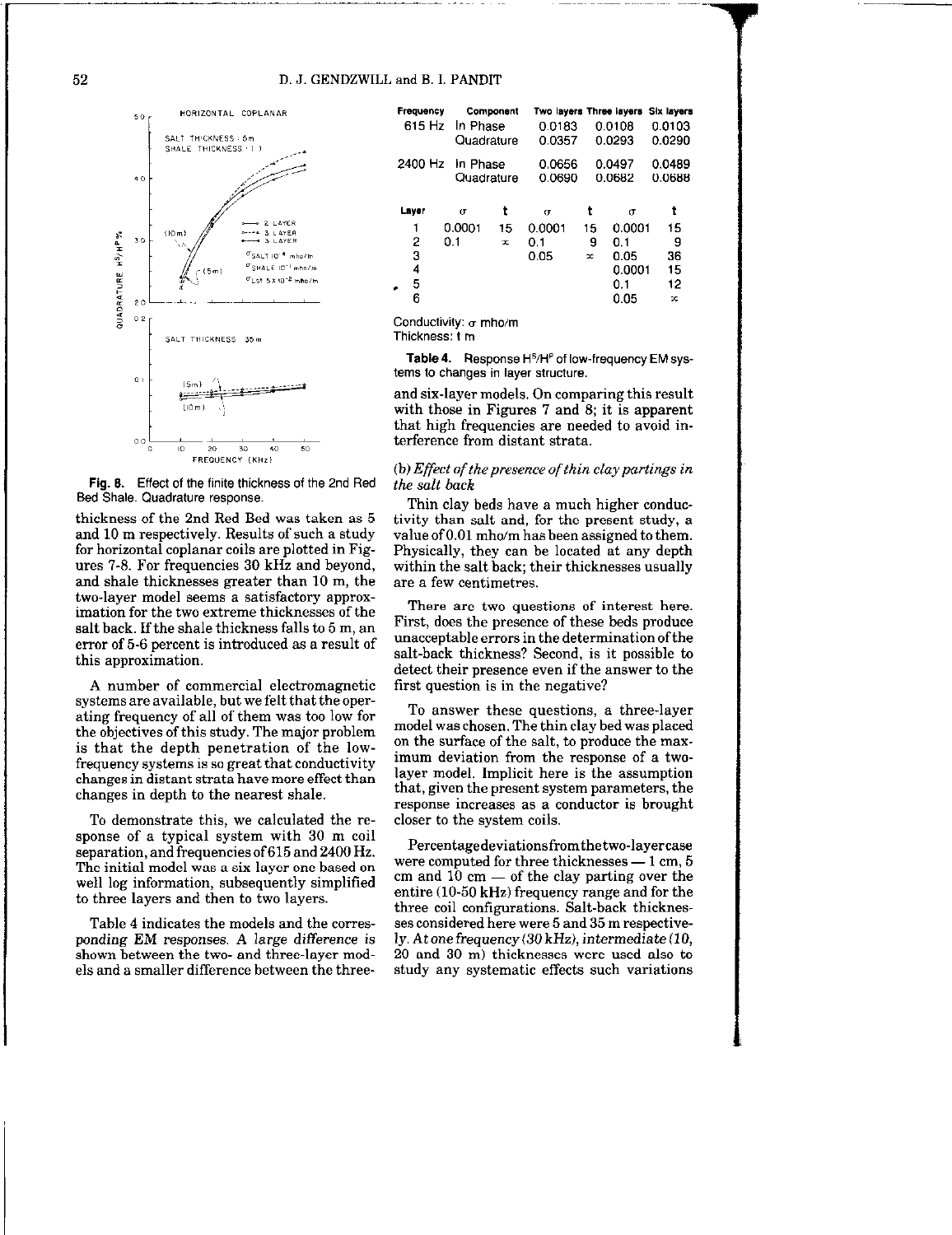might produce. The results of this study are summarized below in three parts.

i) When the thickness of the salt layers is 5 m: Over the entire frequency range, and considering all the coil configurations, the maximum deviation from a two-layer model due to the presence of a thin clay parting is about 2 percent. This is true for both the In-phase and Quadrature components.

ii) When the thickness of the salt layer is 35 m: As the effect due to the shale bed is considerably reduced in this case, the presence of a conducting layer such as a thin clay band may be expected to produce relatively large percent deviations in the response from a two-layer case. The point to note is that the In-phase component remains within 1 percent of the twolayer values whereas the Quadrature components show larger deviations, especially in the perpendicular configuration. The deviations increase with the thickness of the clay parting (refer to Table 5), and also with frequency.

iii) When the thickness of the salt layer is 10, 20 and 30 m: As expected from the above discussion, the In-phase components show deviation around 1 percent. The Quadrature component deviates in successively higher amounts because of increases in thicknesses of the salt and

Therefore, from this test we conclude that a SALT THICKNESS DETERMINATION shale parting 10 cm thick near the mine roof shall cause a significant distortion in the Figure 9 is an interpretation diagram show-<br>could cause a significant distortion in the ing the In-phase and Quadrature responses for

least sensitive to thin clay seams, and the dis-

tortion is reduced with a decrease in frequency. For the assumed conditions, 30 kHz appears to be the best compromise frequency.

# (cl Effect of moisture in salt

As mentioned earlier, the conductivity of porous salt containing brine ranges, for example, from 0.0001 to 0.01 or 0.04 mho/m, depending on the intergranular porosity. The three models using such a salt bed were as follows; i) near the surface of the mine, ii) adjacent to the shale bed and iii) sandwiched within the salt layer. Conductivity of the salt was taken as 0.0001 mho/m; conductivities of the shale were taken as 0.1 and 0.3 mho/m respectively.

A general conclusion can be stated here. Both the In-phase and Quadrature components increase in magnitude, thus masking the response due to the 2nd Red Bed Shale. The components shift to values that correspond to smaller salt thicknesses and lower shale conductivities (Fig. 9).

If, however, brine solution is present within wide fractures in the salt layer, the In-phase component increases dramatically  $(>> 10\%)$ . It should be possible, therefore, to detect brine pockets quite readily.

Quadrature component. The In-phase compo- ing the In-phase and Quadrature responses for nent is relatively unaffected. vertical and horizontal coplanar coils and a ranee of salt thicknesses and shale conductivi-The horizontal coplanar configuration is the ties, and showing also the effects of a few per-<br>ast sensitive to thin clay scams, and the dis-<br>

|                         |                                                       | <b>Horizontal</b><br>Coplanar |                              | Perpendicular        |                                 | Vertical<br>Coplanar            |                                              |
|-------------------------|-------------------------------------------------------|-------------------------------|------------------------------|----------------------|---------------------------------|---------------------------------|----------------------------------------------|
| Fre-<br>quency<br>(kHz) | Clav<br>Seam<br><b>Thickness</b><br>(c <sub>m</sub> ) | ۱n-<br><b>Phase</b>           | Quad-<br>rature              | In-<br>Phase         | Quad-<br>rature                 | ln-<br>Phase                    | Quad-<br>rature                              |
| 20                      | 5<br>10                                               | 0.07<br>0.20<br>0.48          | $-2.8$<br>$-14.2$<br>$-28.6$ | 0.3<br>$-0.7$<br>0.8 | $-18.6$<br>$-92.5$<br>$-183.7$  | 0.07<br>0.2 <sub>2</sub><br>0.4 | - 8.1<br>$\blacksquare$<br>- 40.0<br>$-79.4$ |
| 30                      | 5<br>10                                               | 0.06<br>0.18<br>0.37          | .4.0<br>$-20.4$<br>$-40.9$   | 0.2<br>0.3<br>0.4    | $-22.1$<br>$-110.0$<br>$-218.2$ | 0.07<br>0.2<br>0.4              | $-11.0$<br>$-54.8$<br>$-108.7$               |
| 40                      | 5<br>10                                               | 0.06<br>0.17<br>0.35          | $-5.1$<br>$-25.7$<br>$-51.7$ | 0.2<br>0.2<br>0.2    | $-24.4$<br>$-121.0$<br>$-241.1$ | 0.06<br>0.2<br>0.3              | - 13.4<br>$-66.7$<br>$-132.3$                |

Table 5. Percentage deviation of (H<sup>§</sup>/H<sup>p</sup>) from a 35-m. two-layer case for different clay seam thicknesses.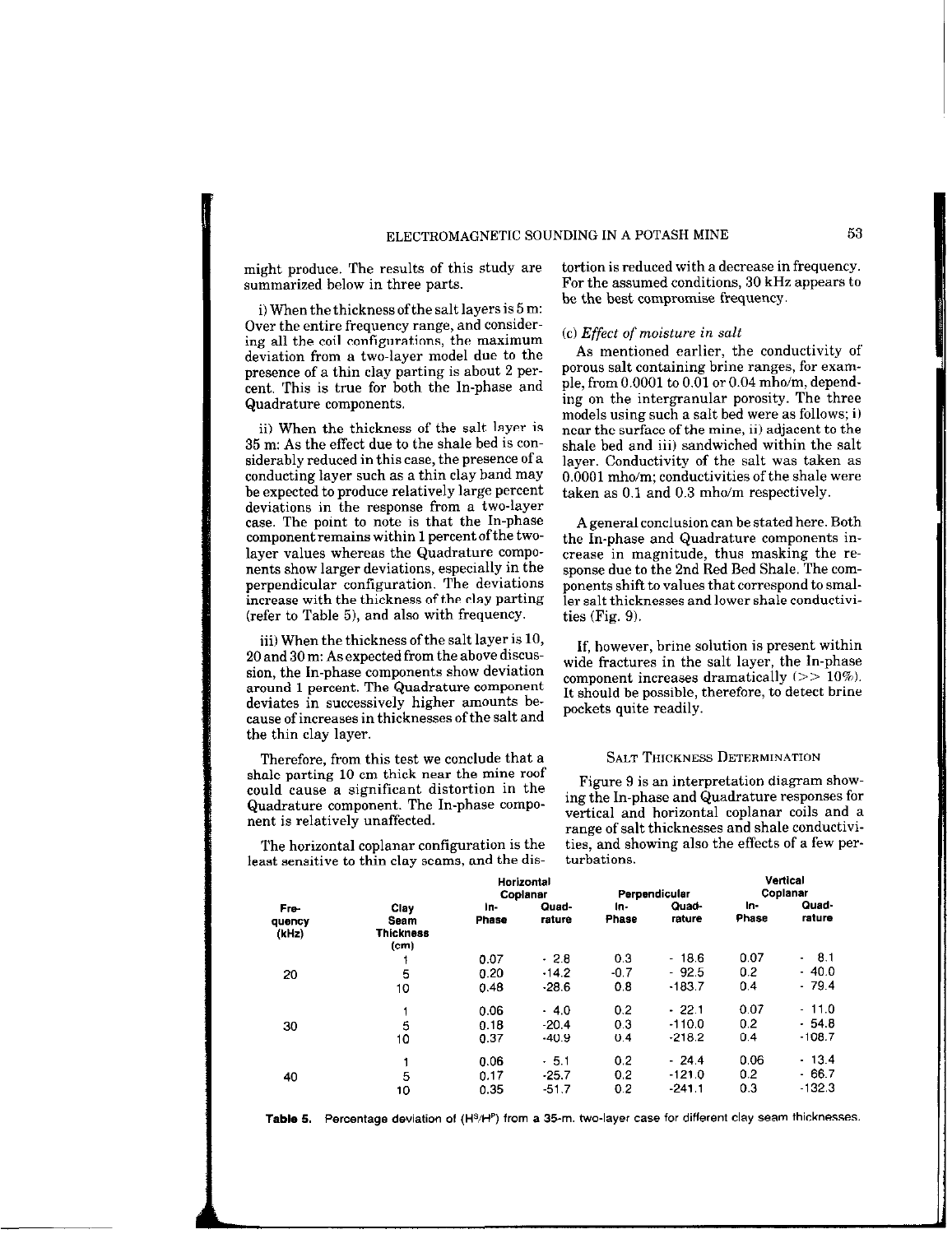

Fig. 9. Interpretation diagram for a two-layer model. Conductivity of shale =  $0.05, 0.1 \ldots 0.5$  mho/m.; conductivity of salt =  $0.0001$  mho/m. Thickness of salt =  $4.75$  m,  $5.0$  m,  $5.25$  m,  $10$  m  $\dots$  30 m. Thickness of shaly salt =  $0.01$  m, 0.05 m and 0.1 m.

The lines emanating from the origin of the graph are lines of equal conductivity of the 2nd Red Bed Shale, and the transverse lines are for constant salt thickness. Thus a given value of In-phase and Quadrature reading can be interpolated to yield a value of salt thickness and shale conductivity. Perturbations due to thin clay seams are plotted near the 0.1 mho/m, 5 m intersection, where it is obvious that such perturbations are not important. However, thin clay seams would produce a similar effect where the salt is 20 m or greater, and the effect would be more significant as a percentage error of the depth estimate due to the smaller anomaly. Because of this and other possible systematic errors, it may be necessary to calibrate the electromagnetic system at a place where the salt thickness is known.

The other perturbation is the effect to be expected from a 5-m thick porous salt containing 1 percent brine. In some of the potash mines such porous, brine-tilled salt appears to overlie or underlie some limited areas, from which it leaks into the mine. In this case, there is a substantial change in response. The interpretation of electromagnetic readings in such circumstances would have to depend on comparisons with other nearby electromagnetic

data or with some geological interpretation. The presence of brine might be detectible because the apparent shale conductivity as well as the salt thickness would change substantially.

#### **SUMMARY**

The purpose of the program was to design an electromagnetic system capable of accurate sounding through rock salt up to 35 m thick in contact with shale. Interference from other formations and thin beds was to be kept to a minimum.

With these conditions, the lower limit of frequency was set by the minimum desirable response and by interference from conductive rocks more distant than the shale. The upper frequency limit was set by interference from nearby thin conductive layers, and our desire to avoid the effects of displacement currents. The system should operate around 30 to 40 kHz.

The coil separation was chosen to obtain a response monotonic with depth to shale, yet maintain a reasonably large amplitude for the operating frequency. Coil separation should be small for underground operation. The separation was chosen to be 8 m.